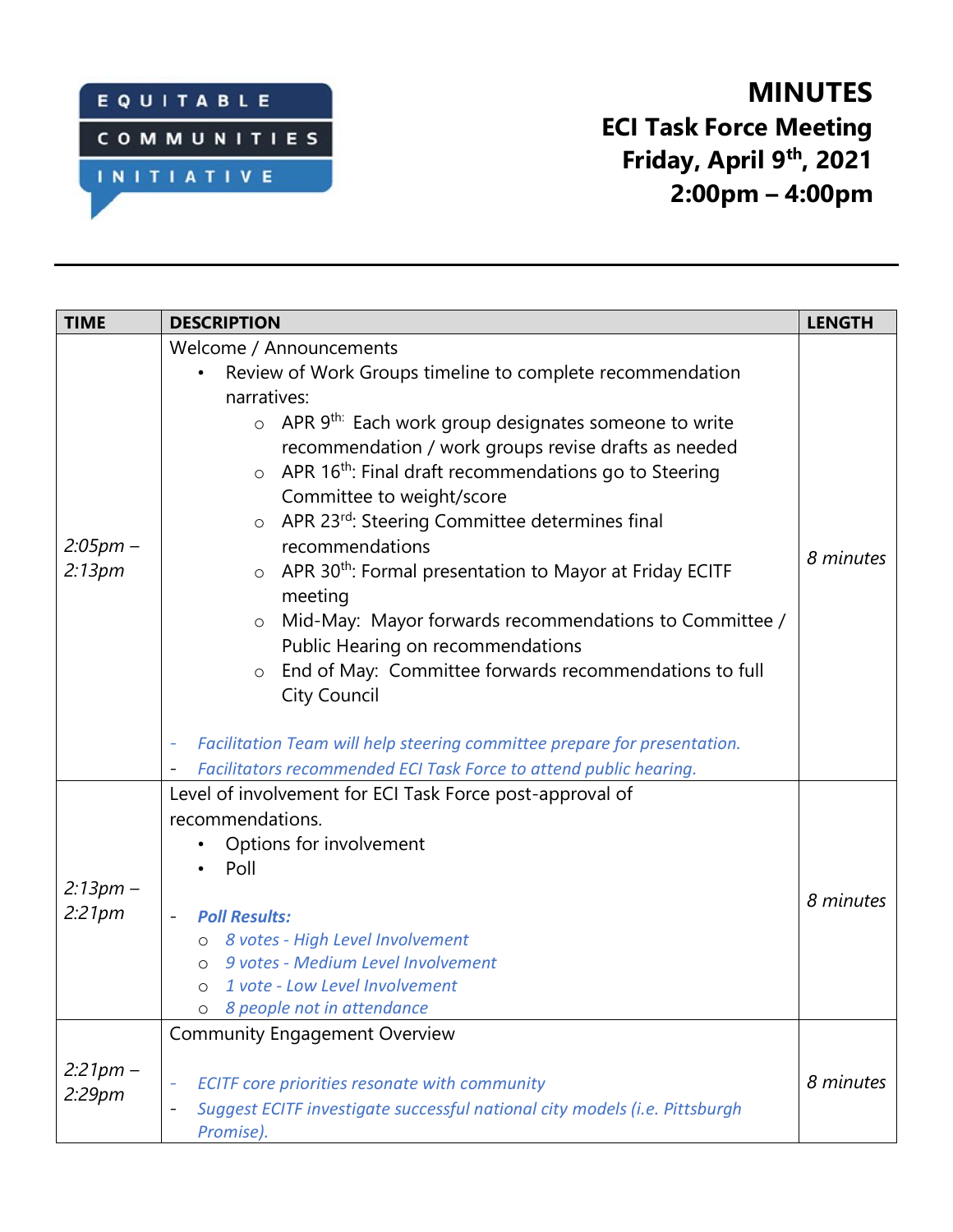|                                | Break out into Work Groups (65 minutes):                                                             |         |
|--------------------------------|------------------------------------------------------------------------------------------------------|---------|
| $2:30 \text{ pm} -$<br>3:56 pm | o Business Development                                                                               |         |
|                                | <b>Housing/Land Acquisition Work Group</b><br>$\circ$                                                |         |
|                                | <b>Education Work Group</b><br>$\circ$                                                               |         |
|                                | Health Group - Deep dive with Human Services Department                                              |         |
|                                | & Public Health                                                                                      |         |
|                                | Work Groups report back to ECI Task Force (20 minutes)                                               |         |
|                                | <b>Education Group</b>                                                                               |         |
|                                | o Currently have six tentative recommendations                                                       |         |
|                                | o Considering adding more data & stories.                                                            |         |
|                                | o Requested partnership from other work groups to collaborate on                                     |         |
|                                | combined recommendation.                                                                             |         |
|                                | <b>Business Group</b>                                                                                |         |
|                                | o Considering working collaboratively with other work group on combined                              | 86      |
|                                | recommendation                                                                                       | minutes |
|                                | ○ Focusing on Technical Assistance / Wrap-around services / Coaching /                               |         |
|                                | "coordinated care" model / Marketing / Sales & Operations                                            |         |
|                                | <b>Health Group</b>                                                                                  |         |
|                                | Each member contributing on specific areas of recommendations<br>$\circ$                             |         |
|                                | Considering strategies regarding social determinants of health, root<br>$\circ$                      |         |
|                                | causes of health concerns, prioritizing community in health care system                              |         |
|                                | voice's, address environmental toxicity                                                              |         |
|                                | <b>Housing Group</b>                                                                                 |         |
|                                | Considering 3 potential recommendations that address opening access to<br>$\circ$                    |         |
|                                | funding opportunities / flexibility in zoning codes for residential properties                       |         |
|                                | / Lease-to-own models.                                                                               |         |
|                                | $\circ$ Scheduled additional meeting Tuesday, 2:00pm - 4:00pm to work on<br>recommendations.         |         |
|                                |                                                                                                      |         |
|                                | Recap & Next Steps                                                                                   |         |
|                                | Facilitators to include demographic information of community engagement                              |         |
|                                | participants in summary                                                                              |         |
|                                | Facilitators offered to continue being available to edit recommendations<br>$\overline{\phantom{a}}$ |         |
|                                | Facilitator will ask city for further details on post-recommendation<br>$\blacksquare$               |         |
|                                | commitment levels                                                                                    |         |
| 3:56pm                         | Adjourn                                                                                              |         |
|                                |                                                                                                      |         |

### Absences:

Excused

- Sean Bagsby
- Estela Ortega
- Pastor Carey Anderson

Unexcused

- Ollie Garrett